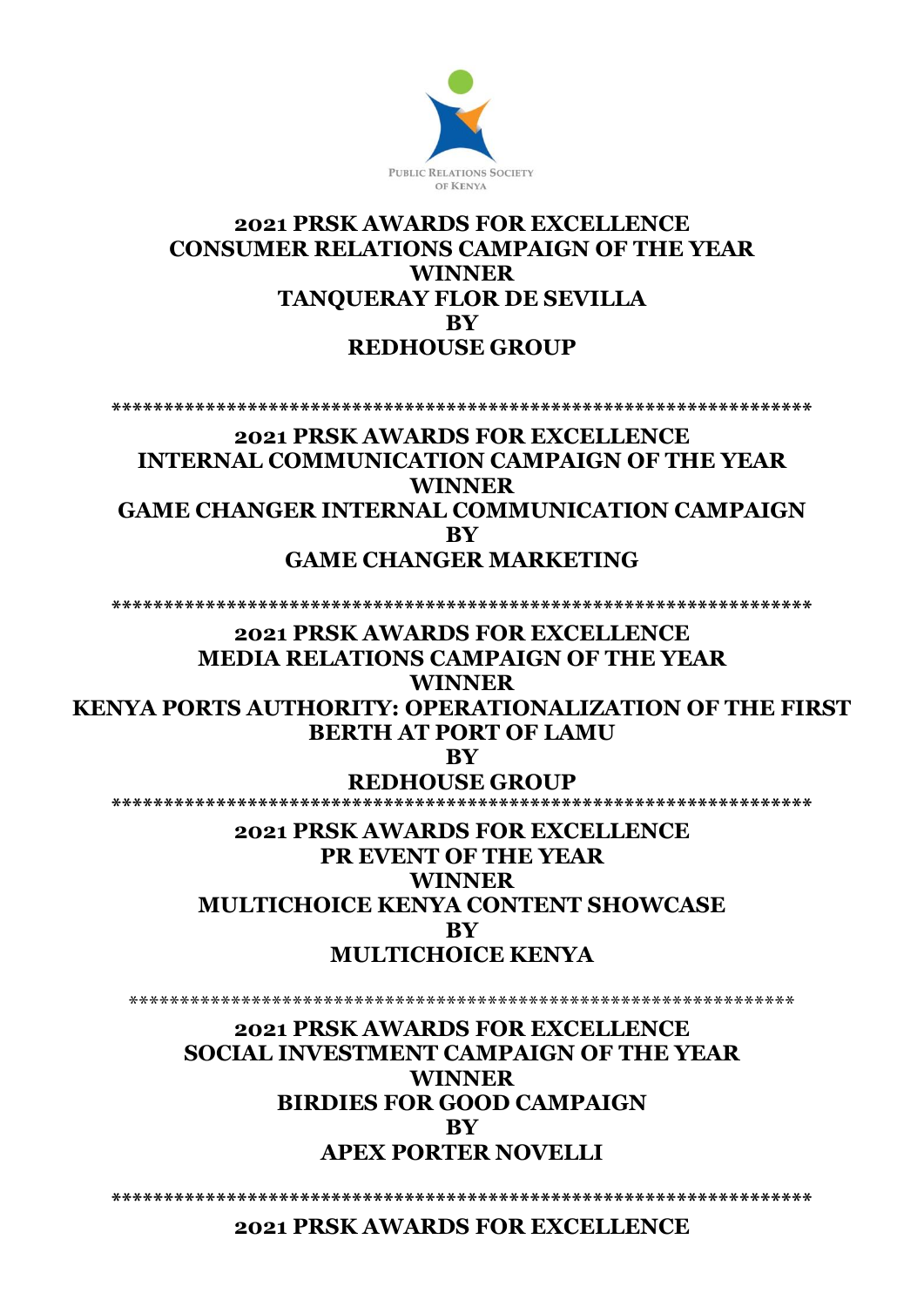# **OVERALL PR CAMPAIGN OF THE YEAR WINNER FAMILY BANK CORPORATE BOND CAMPAIGN BY TIM SKY MEDIA SERVICES**

**\*\*\*\*\*\*\*\*\*\*\*\*\*\*\*\*\*\*\*\*\*\*\*\*\*\*\*\*\*\*\*\*\*\*\*\*\*\*\*\*\*\*\*\*\*\*\*\*\*\*\*\*\*\*\*\*\*\*\*\*\*\*\*\*\*\*\*** 

#### **2021 PRSK AWARDS FOR EXCELLENCE PUBLIC AFFAIRS CAMPAIGN OF THE YEAR WINNER RAISING THE BAR WITH TUSKER BY INTERMANAGEMENT GROUP KENYA**

\*\*\*\*\*\*\*\*\*\*\*\*\*\*\*\*\*\*\*\*\*\*\*\*\*\*\*\*\*\*\*\*\*\*\*\*\*\*\*\*\*\*\*\*\*\*\*\*\*\*\*\*\*\*\*\*\*\*\*\*\*\*\*\*\*\*\*\*\*\*\*\*\*\*\*\*\*\*\*

**2021 PRSK AWARDS FOR EXCELLENCE PUBLIC SECTOR CAMPAIGN OF THE YEAR WINNER LOOKOUT TUVUKE SALAMA ROAD SAFETY CAMPAIGN BY VIVO ENERGY KENYA** 

**2021 PRSK AWARDS FOR EXCELLENCE FINANCIAL COMMUNICATION CAMPAIGN OF THE YEAR WINNER FAMILY BANK CORPORATE BOND CAMPAIGN BY**

**TIM SKY MEDIA SERVICES \*\*\*\*\*\*\*\*\*\*\*\*\*\*\*\*\*\*\*\*\*\*\*\*\*\*\*\*\*\*\*\*\*\*\*\*\*\*\*\*\*\*\*\*\*\*\*\*\*\*\*\*\*\*\*** 

**2021 PRSK AWARDS FOR EXCELLENCE COVID-19 AWARENESS CAMPAIGN OF THE YEAR WINNER #ITSUPTOUS BY ENGAGE BCW** 

**2021 PRSK AWARDS FOR EXCELLENCE PARTNERSHIP ENGAGEMENT INITIATIVE OF THE YEAR WINNER ABSA KIP KEINO CLASSIC CAMPAIGN BY APEX PORTER NOVELLI**